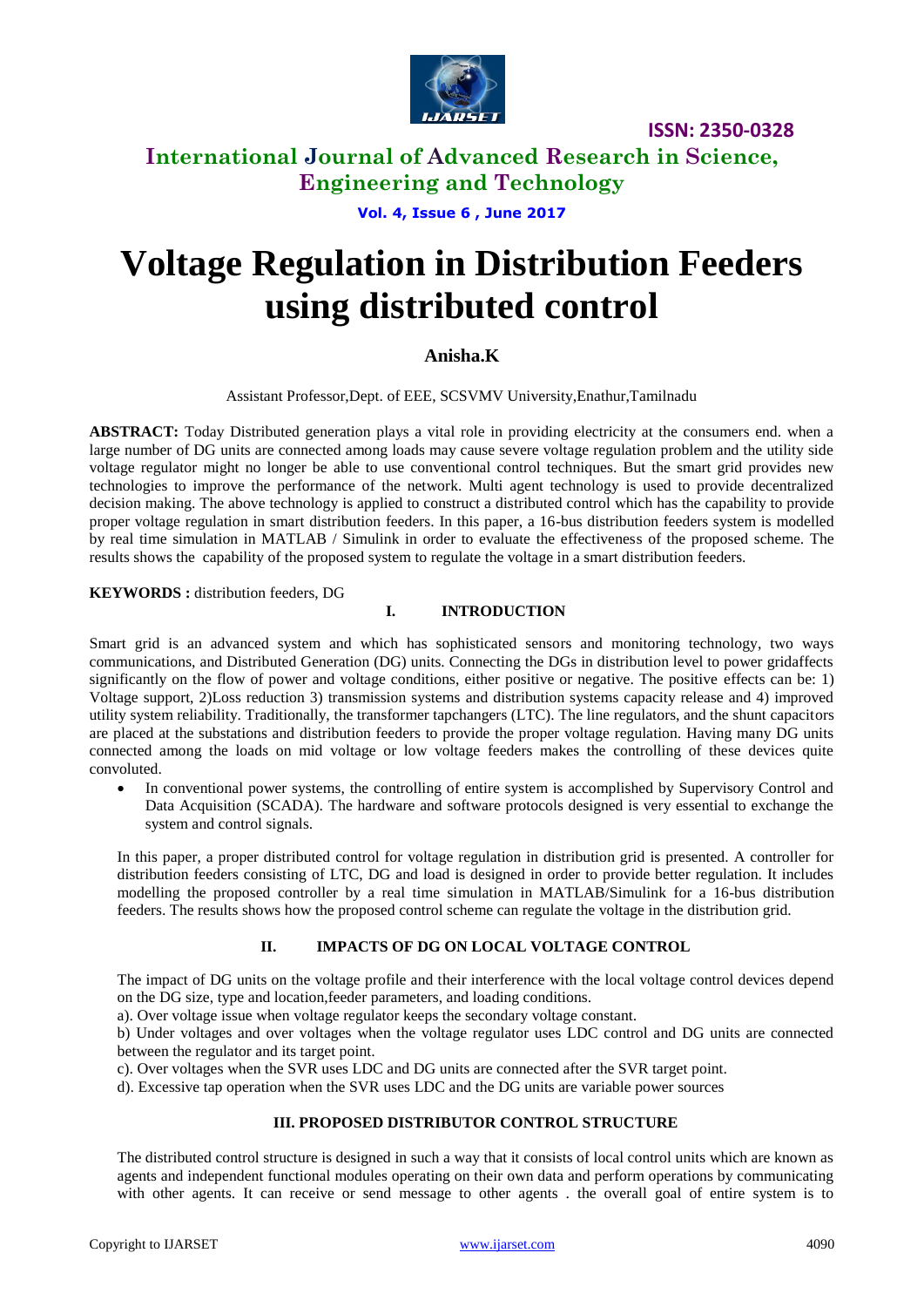

## **ISSN: 2350-0328 International Journal of Advanced Research in Science, Engineering and Technology**

## **Vol. 4, Issue 6 , June 2017**

disassemble a complex system into simple independent systems. The co-operation between agents based on the exchanged message through a communication infrastructure, can solve convoluted problems.

The proposed system consists of different agents like control, LDC, DGs, and load agent operation mechanisms and each of them has its own controller along with the capability to optimize its operation via local measurements and two-way communication act. The local controller receives data which can be either a local measured data from sensors or a message from other agents. The decision maker makes the proper decision based on the received information and the agent's objectives. Finally, the execution module carries out the decision to the actuator or sense it as an information package to other agent.

#### **A. LTC Agent operation mechanism**

Tap changer agent has two goals: the first one is keeping voltage in feeders within a standard voltage range by changing transformer tap. The other one is minimizing the number of tap changing operations to prevent excessive tap operations

#### **B. DG agent operation mechanism**

Same as the LTC agent, DG agent has two goals. First, is to keep voltage of its feeder within standard voltage range. Second one is keeping generation of DG unit Maximum. The deviation of voltage from the allowed voltage range in the



Fig.1.Proposed distribution control for distribution feeders

bus at DG unit connection point is sensed by a local measurement.

#### **C. Load Agent operation Mechanism**

The main task of the load agent is measurement of bus voltage at load point. so after receiving information from the sensors, it compares it with the allowed voltage in the bus to detect deviations from reference value, either over voltage or under voltage.

#### **IV. SIMULATION RESULTS AND DISCUSSION**

The 16-bus distribution feeders shown in figure. has been used to investigate the performance of the proposed two-way communication based distributed voltage regulation scheme.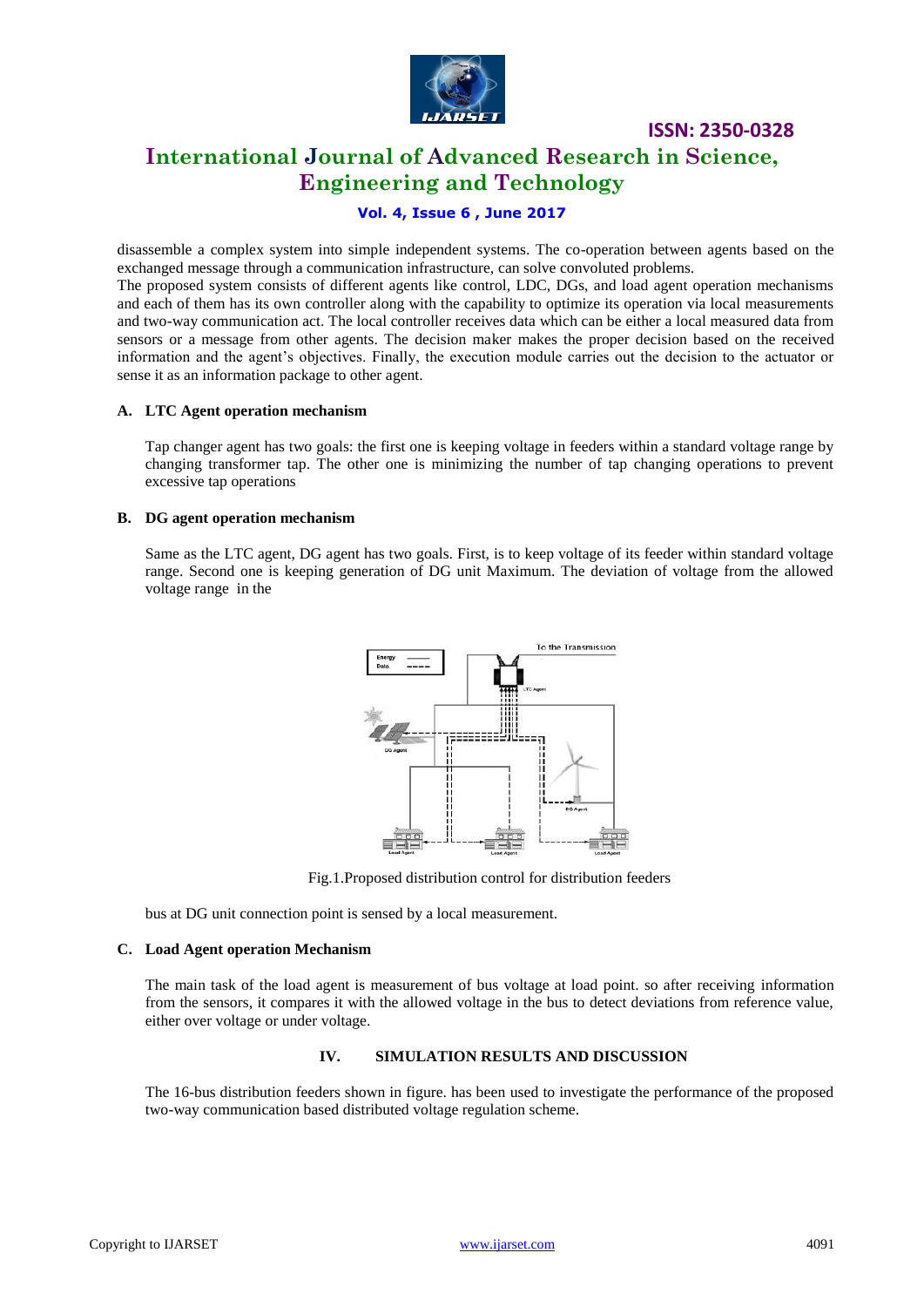

## **International Journal of Advanced Research in Science, Engineering and Technology**

**ISSN: 2350-0328**

### **Vol. 4, Issue 6 , June 2017**



Fig.2. Proposed 16-bus system with DGs

The test system has been implemented in MATLAB/Simulink. The test system includes two DG units and a LTC transformer in substation. A 69/13.8 KV transformer with 32 tap is modified as LTC transformer. One of the DG unit is dispatchable and is modellled as a 1.5 MVA synchronous machine connected to bus 6. The other one is renewable energy unpredictable source and it is modelled as a 6 MVA DFIG wind turbine connected to bus.

The simulation is carried out in MATLAB/Simulink and the output waveform is shown below



Fig.4.Voltage of the proposed system after regulation

#### **V. CONCLUSION**

The smart grid technologies will facilitate the two-way communication and also the application of multi agent control in future active distribution networks. a real time simulation has been done to show the capability of